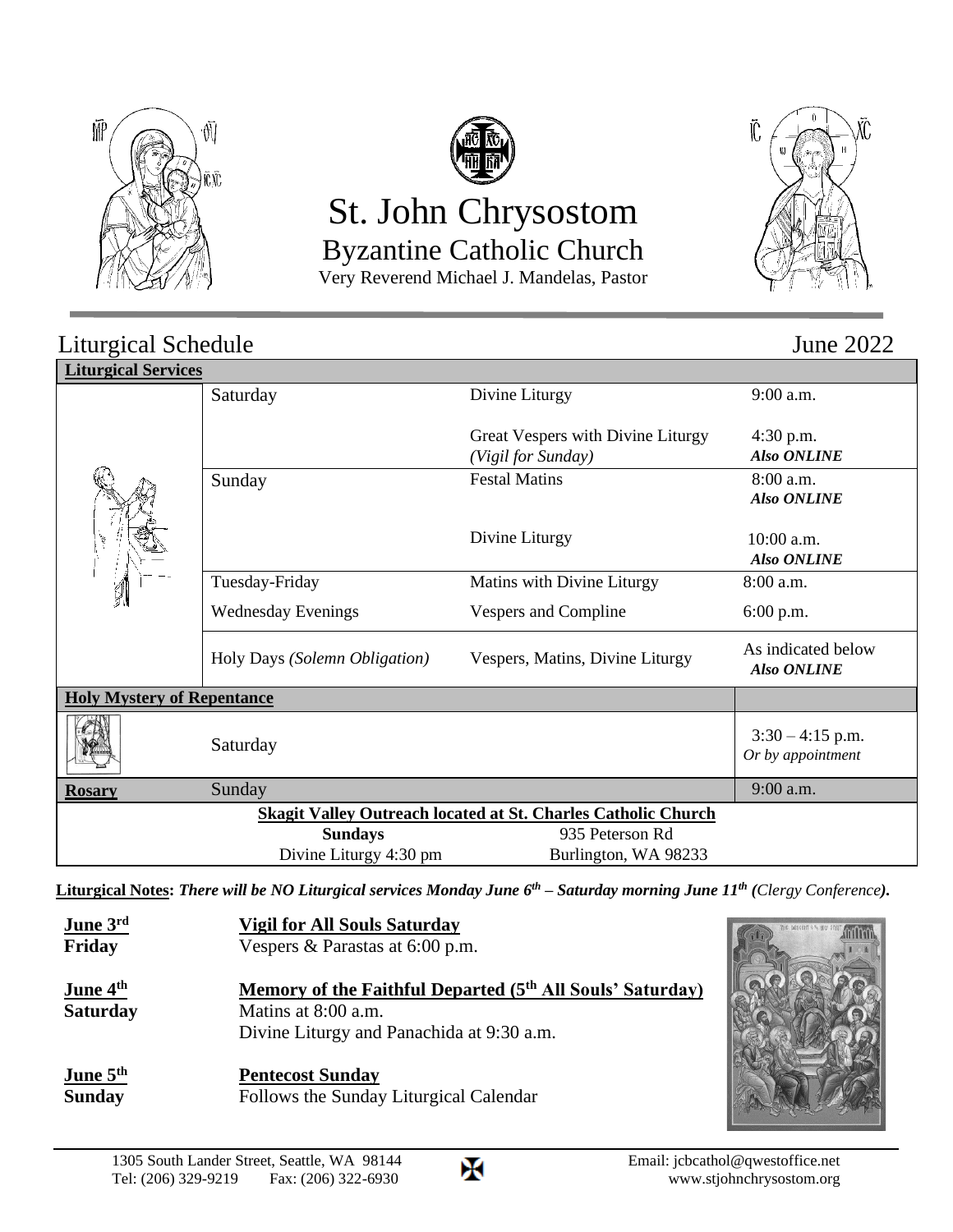| June 24th<br>Friday                     | Feast of the Nativity of St. John the Baptist<br>Refer to Color Coded Liturgical Calendar for schedule                  |  |
|-----------------------------------------|-------------------------------------------------------------------------------------------------------------------------|--|
| June 28 <sup>th</sup><br><b>Tuesday</b> | <b>Vigil for the Feast of Saints Peter and Paul</b><br>Refer to Color Coded Liturgical Calendar for schedule            |  |
| June 29th<br>Wednesday                  | <b>Feast of Saints Peter and Paul</b> (Holy Day of Obligation)<br>Refer to Color Coded Liturgical Calendar for schedule |  |

### **Announcements**

**The 2022 Bishop's Appeal** The Eparchy of Phoenix continues their 2022 Bishop's Appeal campaign. Each registered household should have received a form and postage paid envelope *(pledges and payments can also be made with a credit card).* Please submit your Appeal form as soon as possible and help us to reach not only our financial goal, but our goal of *100% participation*. *St. John's is thankful for the many families and individuals who have generously given in the past. May we continue to be blessed with your generous support!* For more information please visit [https://ephx.org/eparchial-appeal/.](https://ephx.org/eparchial-appeal/) To submit your donation online, please visit [https://ephx.org/st-john-chrysostom-eparchical-appeal/.](https://ephx.org/st-john-chrysostom-eparchical-appeal/)

# *Special Collections in the month of June*

**The Peter's Pence Collection:** A second collection will be taken up the weekend of June 25/26 (Sat/Sun) for the intention of helping the Holy Father to continue his pastoral care for the Church. *Thank you in advance for your generosity*.

*Alive in Christ-* **July 14-17, 2022** The *Alive in Christ* Ascetical Boot Camp for Byzantine Catholic Young Men is being held **Thursday to Sunday, July 14-17, 2022 at Black Diamond Camps in Auburn, WA**. The retreat is open to boys 7-17 years of age. Any boy age 7-10 must be accompanied by his father or a male guardian. The camp aims at helping young men mature in their Catholic faith and life of authentic Christian discipleship by means of an intensive spiritual program coupled with recreation and friendship building. Registration deadline is May  $31<sup>st</sup>$ . To register, please go to https://ephx.org/alive-in-christ-2022, or see Fr. Michael Mandelas, Vocations Director.

**The Celebration of the Feast of the Great Martyr and Healer Panteleimon** is currently scheduled to be Thursday evening July  $28<sup>th</sup>$  through Saturday morning July  $30<sup>th</sup>$ . This Healing Pilgrimage will include Vespers, Blessing of Water, Akathists to St. Panteleimon and veneration of his Icon, Divine Liturgy and Anointing of the Sick Processions and much more. This celebration is for those in need of healing of any kind and is open to all Catholics – East and West.

# *Sundays of June Vocation Themes:*

Contact the Vocations Office at 206-329-9219 or email: [vocations@ephx.org](mailto:vocations@ephx.org) 

### *PENTECOST SUNDAY – June 5, 2022*

"Whoever follows me will not walk in the darkness but will have the light of life." The Holy Spirit is our light of life. The Church is strengthened by those servants filled with the Spirit, whose life of prayer and service brings light and life to the world. Is the Holy Spirit guiding you to this life as a priest, deacon, monk or nun? Call the Vocations Office at 206-329-9219 or email: [vocations@ephx.org](mailto:vocations@ephx.org)